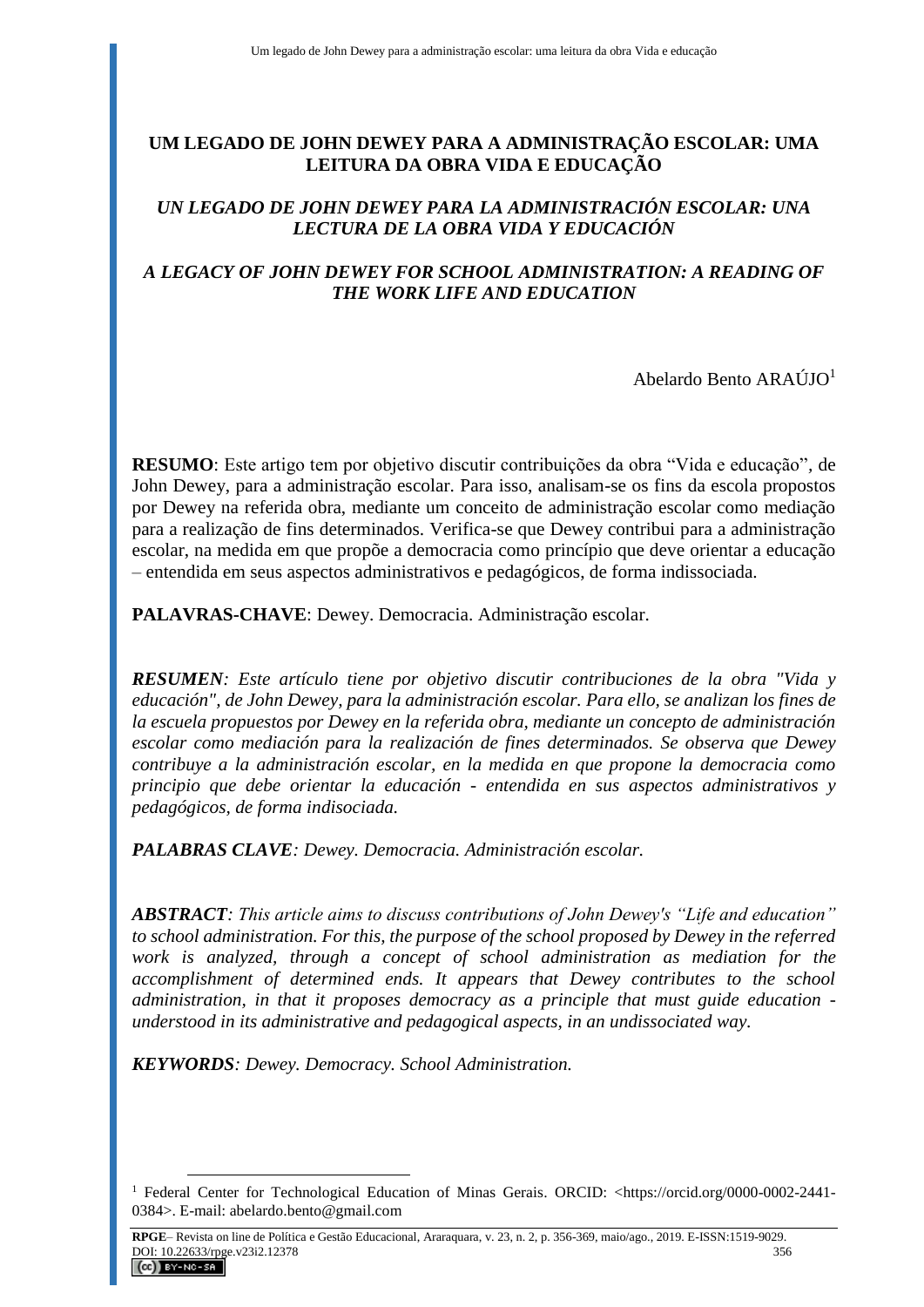### **Introduction**

In discussing the nature and function of administration in education, Anísio Teixeira (1968) says that school administration requires, above all, knowledge of the educational phenomenon, because he understands that administration must be subordinate to the nature and purpose of the activity that it has as object. Bearing in mind the importance of John Dewey's work for the knowledge of the educational phenomenon, this article aims to discuss implications of the conceptions contained in "Life and education" for School Administration. It takes into account the time in which Dewey lived and produced the work, viewing, however, a philosophical legacy that transcends time.

To meet the proposed objective, the classic "Life and education" written by Dewey in the beginning of the 20th century is analyzed, seeking to understand its main foundations. In order to think about the contribution of the work to the reflection in the area of the current School Administration, the concept of School Administration is used in the texts of Vitor Henrique Paro (2001; 2010a; 2010b; 2012), which, although with theoretical bases different from those of Dewey , proposes a concept of administration as mediation for the achievement of determined ends.

The article is structured in six parts, including this introduction. In the second part, next, the interest and the democratic experience from the work "Life and education", in the context of the New School, is discussed. In the third part, the meaning and importance of direction and control in the child's learning is addressed. In the fourth part, it is the logic of organization of learning contained in the work. In the fifth part, the mediating character of the School Administration is discussed. Finally, we make some considerations about the contributions of "Life and education" to the field of School Administration.

#### **New School, democratic interest and experience**

John Dewey (1859-1952) is one of the forerunners of the New School, a proposal that, although it congregates diverse voices and conceptions, was oriented by the critic to the Traditional School, since the end of century XIX, and gaining expressiveness in the beginning of century XX. The New School questioned the curricular and didactic impositions of the Traditional School, which were done to the detriment of the development of the individuality of the subjects. He proposed the research and free activity of the students, thus moving the center of the educational processes of the figure of the teacher to the students. There were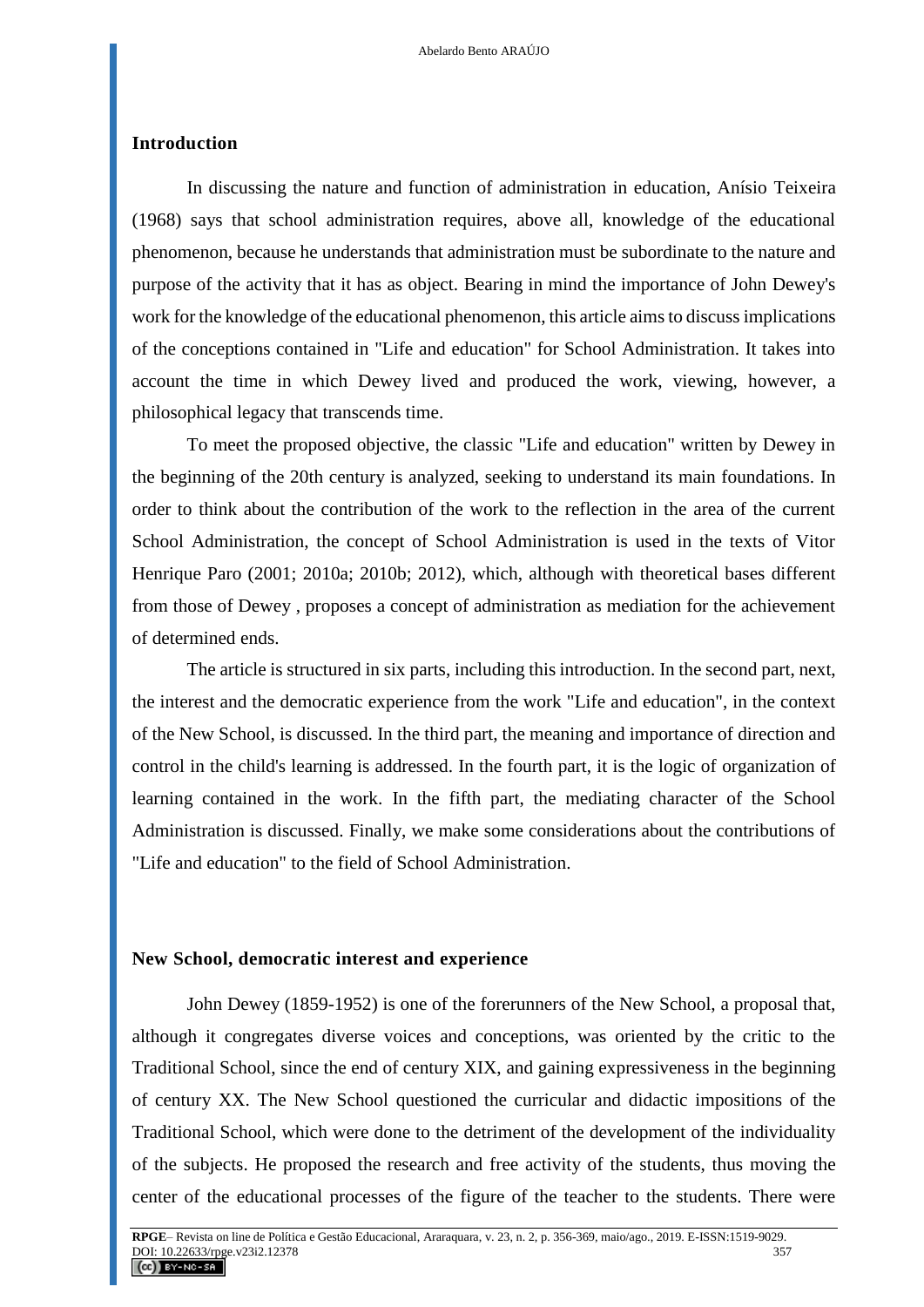radical discontinuities of the New School in relation to the Traditional Pedagogy that had been consolidating since the emergence of mass education, since the New School questioned the main conceptions that guided the practices of education in the traditional molds. In the context of modernity, the New School advocated an education based on scientific principles. For example, it opposed school punishments, because it understood that these practices were not based on scientific principles of education.

In this ideological cut, John Dewey finds that "the goal of education is to enable individuals to continue their education - or that the goal or reward of learning is the capacity for constant development" (WESTBROOK, 2010: 73). However, this objective could only be achieved in democratic conditions. That is, when relations between people were mutual and there were suitable conditions for the discussion and reconstruction of customs and social institutions oriented by the equitable distribution of interests.

According to Lourenço Filho (1959), Dewey understands the school as an inherent part of the social totality. It is a school as a small community, in which all life processes should not be different from those around them, but cannot be a miniature artificial representation of society, for Dewey, education is not an a priori preparation for life; is part of life itself. So it is necessary to live in school what is desirable to live in society. Dewey's defense of the need for democratic experience in school has to do with the democratic society he envisions.

> The general theory of education which we have expounded [Dewey's] implies that the continuous reconstruction of experience, whether individual or social, can only be accepted and consciously pursued by progressive or democratic societies, aimed not only at the simple preservation of established customs, but its constant renewal and revision (TEIXEIRA, 1959: 31).<sup>2</sup>

The context of the production of Dewey's work is North America in a period of search, through school, of the conformation of citizens in general and especially of immigrants, to the American way of life. In this context emerged, on one hand, the question of the relation between curriculum and the life of children - in which Dewey is inserted - and, on the other hand, the question of the usefulness of education for what these children and young people did - the technicality. And what they did or would do was also connected with industrial work. However, beyond the context of the production of his work, Dewey defends the development of personality, because he is concerned with the specificity of the educational phenomenon: "the

<sup>2</sup> A teoria geral da educação que vimos expondo [a de Dewey] deixa subentendido que a contínua reconstrução da experiência, individual ou social, somente pode ser aceita e conscientemente buscada por sociedades progressivas ou democráticas, que visem não apenas a simples preservação dos costumes estabelecidos, mas a sua constante renovação e revisão (TEIXEIRA, 1959, p. 31).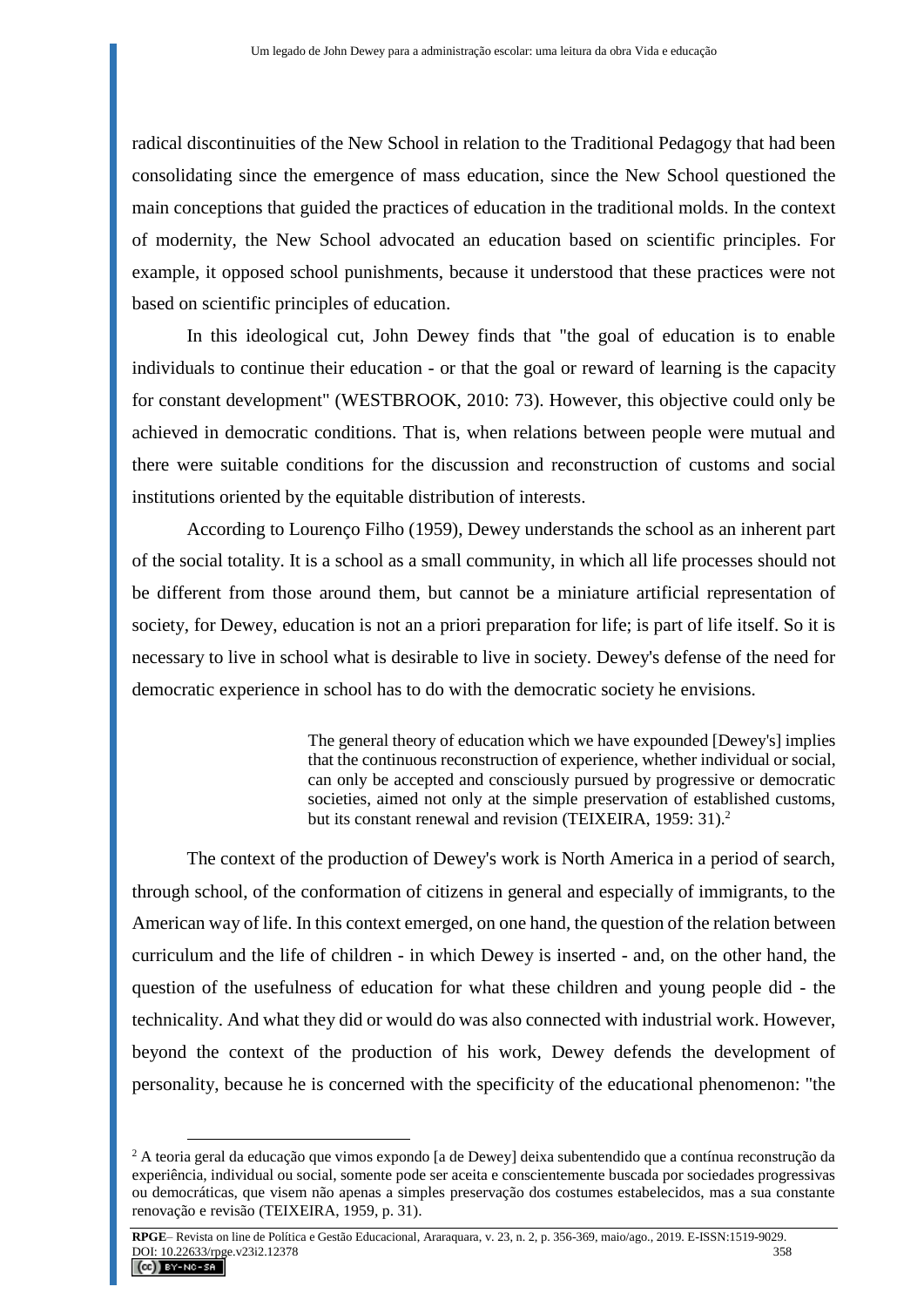ideal is not the accumulation of knowledge, but the development of capacities. To possess all knowledge of the world and to lose one's own individuality is a fate as horrible in education as in religion "(DEWEY, 1959: 55-56).

Understanding that Dewey thought of an education for a democratic society and that aimed at the development of the personality - why not to say to the affirmation of the individual as subject -, the perspective of education of Dewey as a democratic practice in the sense that Paro (2010a: 27) applies to democracy: "peaceful and free coexistence between people and groups who affirm themselves as subjects" (highlights in original).

Anísio Teixeira defines education in Dewey as "a process of reconstruction and reorganization of experience, by which we perceive it more acutely, and thus enable us to better direct the course of our future experiences" (TEIXEIRA, 1959: 8). Like Lourenço Filho, Teixeira (1959) recognizes the education of Dewey as "a direct phenomenon of life, as ineluctable as life itself." He adds: "The continuous reorganization and reconstruction of experience by reflection is the most particular characteristic of human life, since it emerged from the purely animal level" (TEIXEIRA, 1959: 8). In the context of American pragmatist philosophy, Dewey postulates improving the quality of experience through intelligence. He also argues that knowledge does not become an end in itself, but that it integrates into the life of the citizen and becomes useful in it. For this reason, he fears that the school offers a teaching that has nothing to do with life.

For Dewey, education is a phenomenon that takes place privately and internally. Teixeira (1959) clarifies, including using reflexive verbs in the first person:

> I educate myself through my experiences lived intelligently. There is undoubtedly a certain amount of time in each experience, but the first and last phases of the educational process are of equal importance, and all collaborate so that I can be instructed and educated - instruction and education that are not external results of experience, but the experience itself reconstructed and reorganized mentally in the course of its elaboration (TEIXEIRA, 1959: 9).<sup>3</sup>

The student educates himself, but this does not exempt the action of the teacher as the one who creates and organizes the conditions for that student to experience and to learn. In fact, for Dewey, education is a constant reconstruction of experience in order to give more and more

<sup>3</sup> Eu me educo através de minhas experiências vividas inteligentemente. Existe, sem dúvida, certo decurso de tempo em cada experiência, mas assim as primeiras fases como as últimas do processo educativo, têm igual importância, e todas colaboram para que eu me instrua e me eduque – instrução e educação que não são os resultados externos da experiência, mas a própria experiência reconstruída e reorganizada mentalmente no curso de sua elaboração (TEIXEIRA, 1959, p. 09).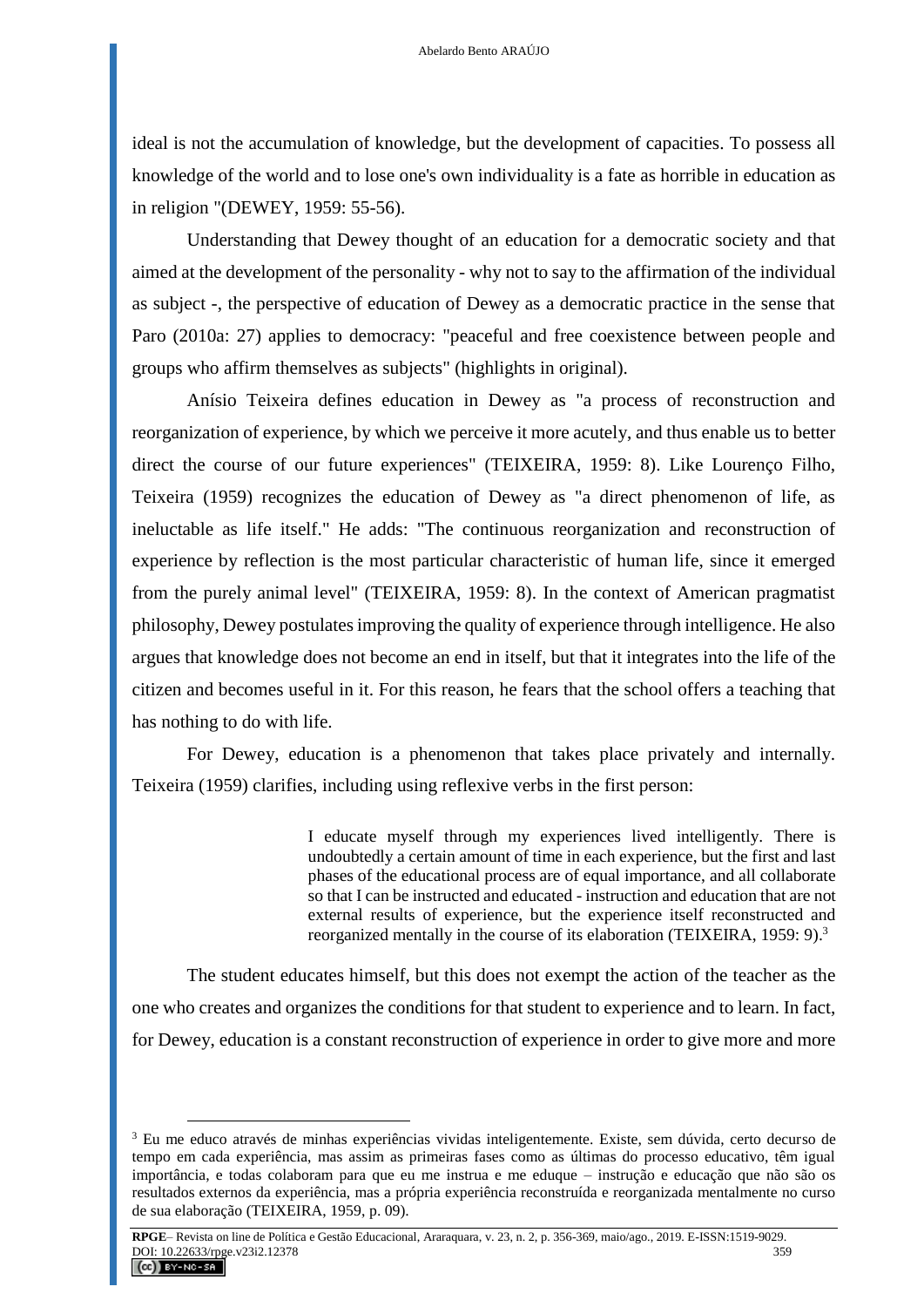meaning, a process through which the younger generations are enabled to respond to the challenges they face in life and in society.

In this sense, it is convenient to clarify what Dewey's experience is: "This action on another body and suffering from another body is a reaction, in its own terms, what we call experience" (TEIXEIRA, 1959: 1). Dewey insists that verbalization is subordinated to processes of experience, which are not directly taught by the word. While recognizing that the word can amplify experience, it understands verbal education as subordinate to the understanding and imaginative reconstruction of experience.

## **The direction and control of pedagogical action of the school of interest**

Contrary to what the criticisms received by the New School have postulated, the direction and control are part of the set of conceptions of the renewed teaching. This becomes clear when Dewey warns of the perils of both the new and the old education.

> The "old education" tended to ignore the dynamic quality, the intrinsic strength of the child's development; and hence to assume that direction and control were entirely arbitrary, consisting in putting the child on a certain path and compelling it to follow it. "New education" is in danger of taking the idea of development in a very empty and formal way. The child is expected to develop this or that fact or idea, of his own spirit. We want her to think about things or to act, without suppressing them from the conditions necessary to awaken and guide thought (DEWEY, 1959: 66, highlights in the original).<sup>4</sup>

It is not excessive to remember, after this quotation, that functional teaching is a means and never an end to renewed education. By this quote it is still perceived that centering education on interest is not dispensing the adult's action in the child's education. The teacher continues to play an important role. It turns out that centrality no longer belongs to only one of these subjects.

Understanding that education is an internal and individual process, Dewey postulates that the direct means of directing education - that is, the means by which the educator's action is to be carried out - is "to prepare the environment in which the child acts, thinks and feels "(TEIXEIRA, 1959: 19). The intervening actions of educators will then occur within the scope

<sup>4</sup> A "velha educação" tinha a tendência para ignorar a qualidade dinâmica, a força intrínseca de desenvolvimento da experiência infantil; e daí pressupor que direção e controle eram inteiramente arbitrários, consistindo em pôr a criança em determinado caminho e compeli-la a segui-lo. A "educação nova" está em perigo de tomar a ideia do desenvolvimento de um modo muito vazio e formal. Espera-se que a criança desenvolva este ou aquele fato ou ideia, de seu próprio espírito. *Queremos que ela pense sobre as coisas ou que ela aja, sem supri-la das condições indispensáveis para despertar e guiar o pensamento* (DEWEY, 1959, p. 66, grifos no original).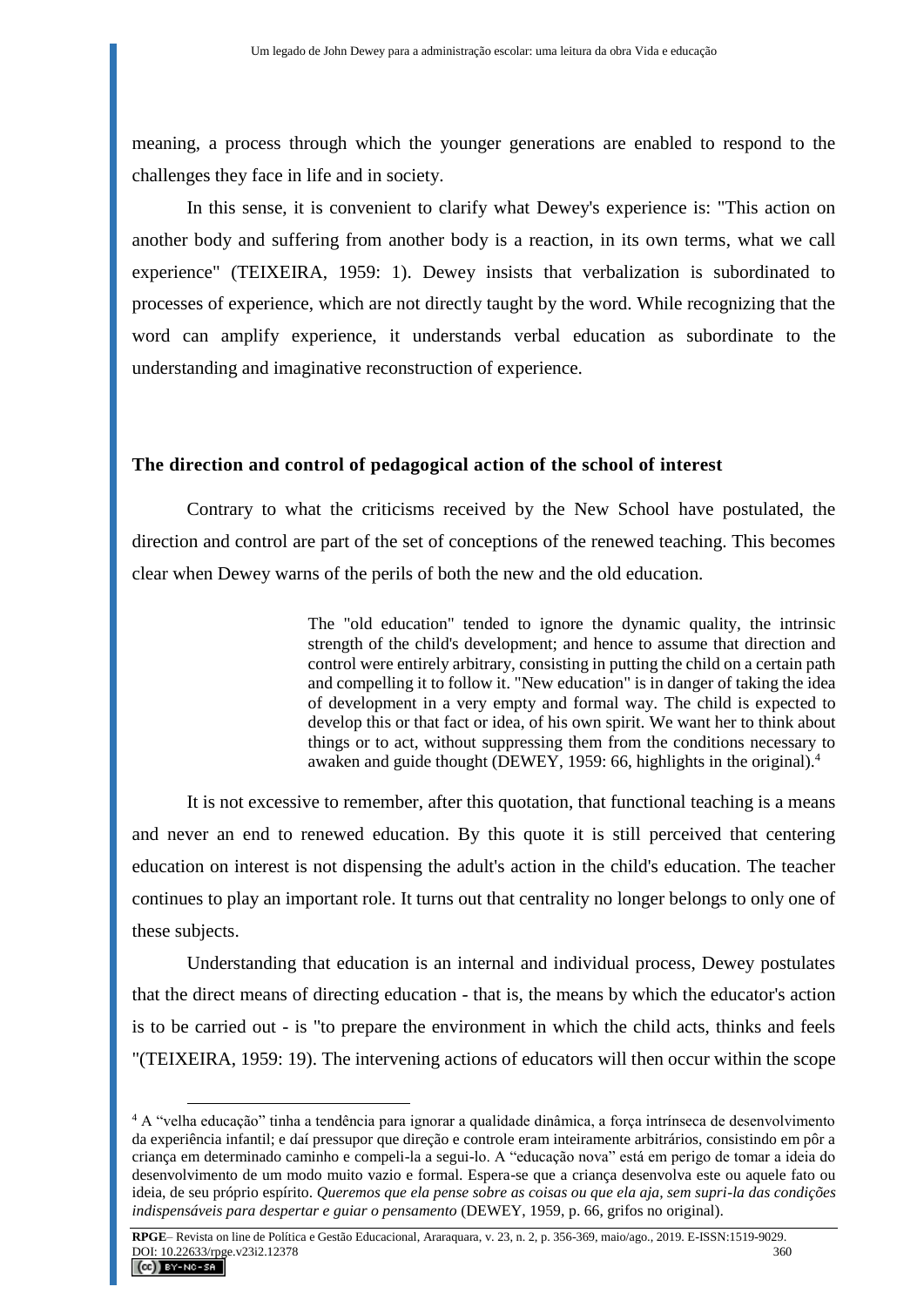of the possibility of action on the environment, in its modification, alteration, intentional organization for the educational effect.

> Schools, in turn, are also intentionally organized means for the express purpose of influencing morally and mentally their members. It is, therefore, in the preparation of this special means of education - the school - that we can and should dispose of the conditions by which the child grows in knowledge, in strength, in happiness (TEIXEIRA, 1959: 20).<sup>5</sup>

The idea of intentionality in the preparation of the conditions for learning allows to refute criticisms of the "school of interest", in which children are supposed abandoned in their own interests when the subject is the direction of the learning process. But neither is the reverse. It does not become coercion, because it takes into account the active role of the individual in his own learning. Anísio Teixeira points out that the direction, as a possibility of intervention and conduction of the educational process, is not, in any way, in the Deweyian pedagogy, as coercion or compulsion. "We are far from the old assumption that the natural tendencies of the individual are all egotistical or antisocial, constituting education in the effort to subordinate them to an exact sense of collective life." (TEIXEIRA, 1959: 22) Dewey understands the individual as a social being that only exists in society. In this he does not suppress his individuality, but accomplishes it.

"Thus, the task of management is important in selecting, focusing and ordering the response to the situation, giving orientation, coordination and continuity to the multiple reactions of our organism" (TEIXEIRA, 1959: 23, highlights in the original). It is important to note that the response here is not understood as a predicted consequence determined by a specific stimulus, but is linked to the reactions that have to be born from existing trends in the individual. That is, the direction cannot be exclusively external. It has to co-operate with the individual's own direction over his actions, "on pain of being incomplete or harmful" (TEIXEIRA, 1959: 23).

For Dewey, learning that integrates directly with life must consider at least five principles: 1) One only learns what one practices; 2) Practicing is not enough. The intention of the learner is of singular importance; 3) Learn by association. Other learning is associated with the clear objective of the activity; 4) One never learns one thing. One learning does not occur

<sup>5</sup> As escolas, por sua vez, são também meios organizados intencionalmente para o fim expresso de influir moral e mentalmente sobre os seus membros. É, pois, na preparação desse meio especial de educação – a escola – que podemos e devemos dispor as condições pelas quais a criança venha a crescer em saber, em força, em felicidade (TEIXEIRA, 1959, p. 20).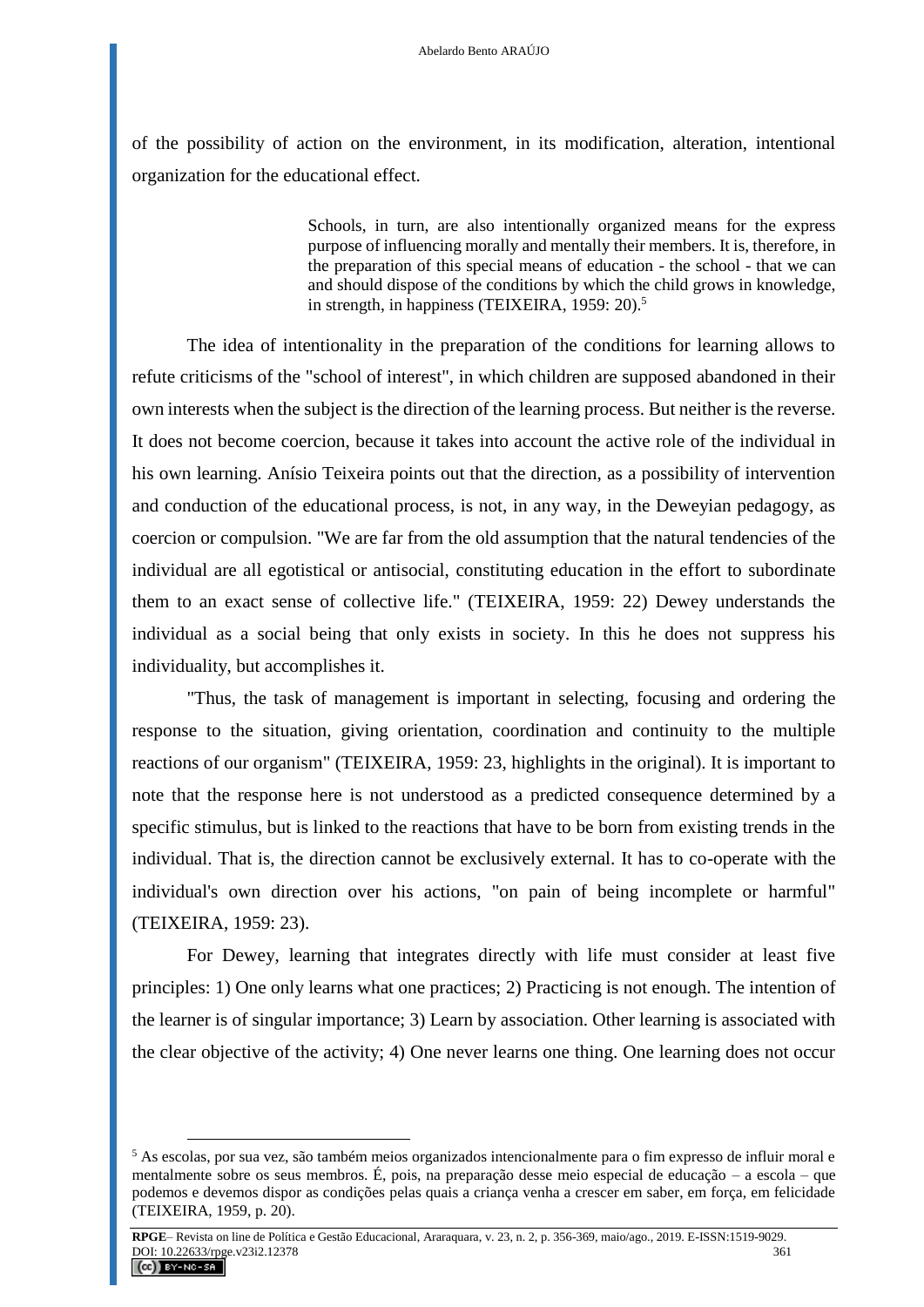in isolation, but simultaneously with others; 5) All learning must have real meaning and be lived in a real life experience (DEWEY, 1959; TEIXEIRA, 1959).

In his own way, Teixeira (1959) anticipates Paulo Freire's critique of the pedagogy of Dewey, which would give meaning to the term "banking education". Thus, he says: "Everything was taught in its logical order, independent of the application and real relations. Later the student would draw against this accumulated capital, to use it in real life " (p. 39, our highlights)

> The student, seeing no relation of "matter" to his present life or any undertaking in which he is engaged, cannot have reason to strive; having no motive, cannot have desire or intention to learn (save artificial or false motives); not intending to learn, cannot actively assimilate matter, integrating it into his own life (TEIXEIRA, 1959: 40).<sup>6</sup>

Dewey's concept of education and learning is not static, because life is not static. The process of learning at a certain point in life or schooling is not definitively completed. Then, for him, "the end of education is not the complete life, but the progressive life, life in constant expansion and constant ascension" (TEIXEIRA, 1959: 47).

For Dewey, the educational process consists in the proper interaction between the child's immaturity and certain ideas and values represented by the matured adult. "The conception of the relations between one and the other, tending to make this interaction easy, free and complete, is the essence of educational theory" (DEWEY, 1959: 50, our highlights). Dewey recognizes that learning is not effective as satisfying a need once and for all.

> Man does not learn from a need that, satisfied, makes that ability disappear. Learning, on the contrary, is a permanent function of your organism; it is the activity by which man grows, even when his biological development has long since been completed. This ability to learn allows indefinite education, indefinite growth (TEIXEIRA, 1959: 27, highlights in the original).<sup>7</sup>

"Learning, by the way, besides being the way to acquire habits, can become a habit in itself" (TEIXEIRA, 1959: 29). In this way, the ends of education follow each other progressively. As they come to fruition, they become means to achieve new ends in ever wider perspectives. In education, the child is the measure and the judgment, because it is "the starting point, the center and the end" (DEWEY, 1959: 55). In his criticism of the traditional school,

<sup>6</sup> O aluno, não vendo nenhuma relação da "matéria" com sua vida presente ou qualquer empreendimento em que esteja empenhado, não pode ter motivo para se esforçar; não tendo motivo, não pode ter desejo ou intenção de aprender (salvo motivos artificiais ou falsos); não tendo a intenção de aprender, não pode assimilar ativamente a matéria, integrando-a à sua própria vida (TEIXEIRA, 1959, p. 40).

<sup>7</sup> O homem não aprende por uma necessidade que, satisfeita, faça desaparecer aquela capacidade. Aprender é, muito pelo contrário, uma função permanente do seu organismo, é a atividade pela qual o homem *cresce,* mesmo quando seu desenvolvimento biológico de há muito se completou. Essa capacidade de aprender permite uma educação indefinida, um indefinido crescimento. (TEIXEIRA, 1959, p. 27, grifo no original).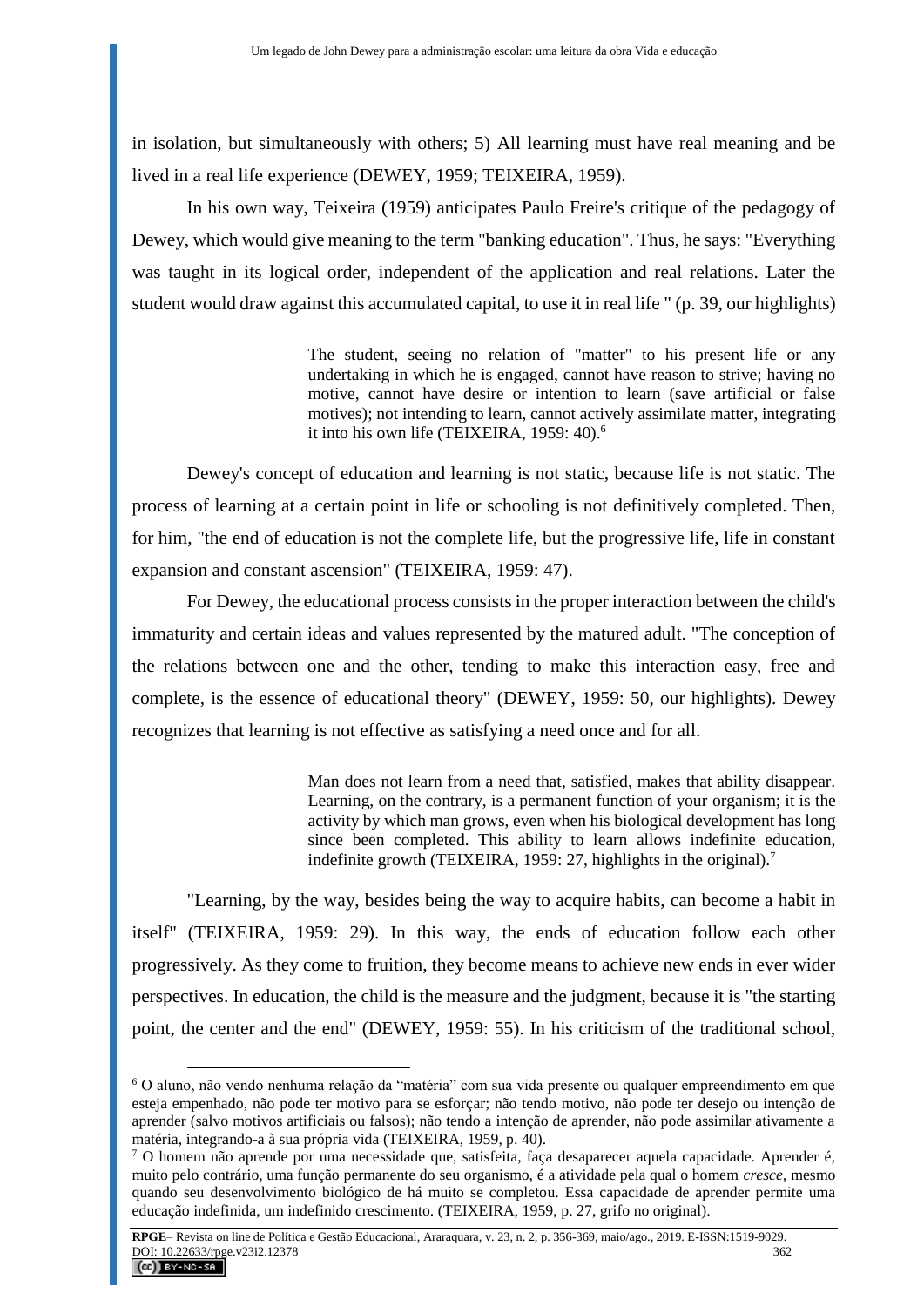which he calls the old school, Dewey draws a parallel between what this school advocates and the proposed renewal, especially as regards discipline and control: "'direction and control' are one school magic words; 'Liberty and initiative', those of the other "(DEWEY, 1959: 57, quotes from the original), but is aware of the mutual criticisms of the new and old school:

> Inertia and routine on the one hand, chaos and anarchy on the other, are the mutual condemnatory accusations. The school that makes the child the center of everything is accused of despising the sacred authority of duty; it, in turn, attacks on its opponent the suppression of individuality through a tyrannical despotism (DEWEY, 1959: 57).<sup>8</sup>

According to Dewey (1959), these positions are rarely taken to the ultimate logical consequences. They would also lead, according to the author, to a theoretical dispute while in practice an indefinite eclecticism would predominate. He writes an item entitled "The Exaggerations of Old and New Education," in which he places in due form the interpretations and practices of these educational perspectives and the practices that flow from them. On the one hand, it criticizes the old education by comparing it between the immaturity of the child and the maturity of the adult and the consequent belief in the need to liberate immaturity. On the other, it warns of the danger of considering the child's interest as having a definitive meaning. For him, the child's interest is their attitudes toward possible experiences. The value of the child's capacity lies "before propulsion to a higher level that can result from them" (DEWEY, 1959: 63).

# **Organization of learnings – the psychological logic and interest**

 $\overline{a}$ 

For Dewey, the logical organization of learning over the psychological has a double contradiction. The child does not take advantage of the logical systematization of the adult nor the possibilities of apprehension according to his abilities. But Dewey remembers to refute the false psychological arrangement of the stories. That is, interest must be linked to what one learns. There is no need for tricks and external motivations to "make the subject interesting" (DEWEY, 1959: 76). By the legitimate principle of interest, the individual "recognizes an identification between the fact that must be known or the action that must be practiced and the agent that by this activity will develop" (DEWEY, 1959: 88, highlights in the original). The

<sup>&</sup>lt;sup>8</sup> Inércia e rotina por um lado, caos e anarquia do outro, são as mútuas acusações condenatórias. A escola que faz da criança o centro de tudo é acusada de desprezar a autoridade sagrada do dever; ela, por sua vez, ataca na sua opositora a supressão da individualidade através de um despotismo tirânico (DEWEY, 1959, p. 57).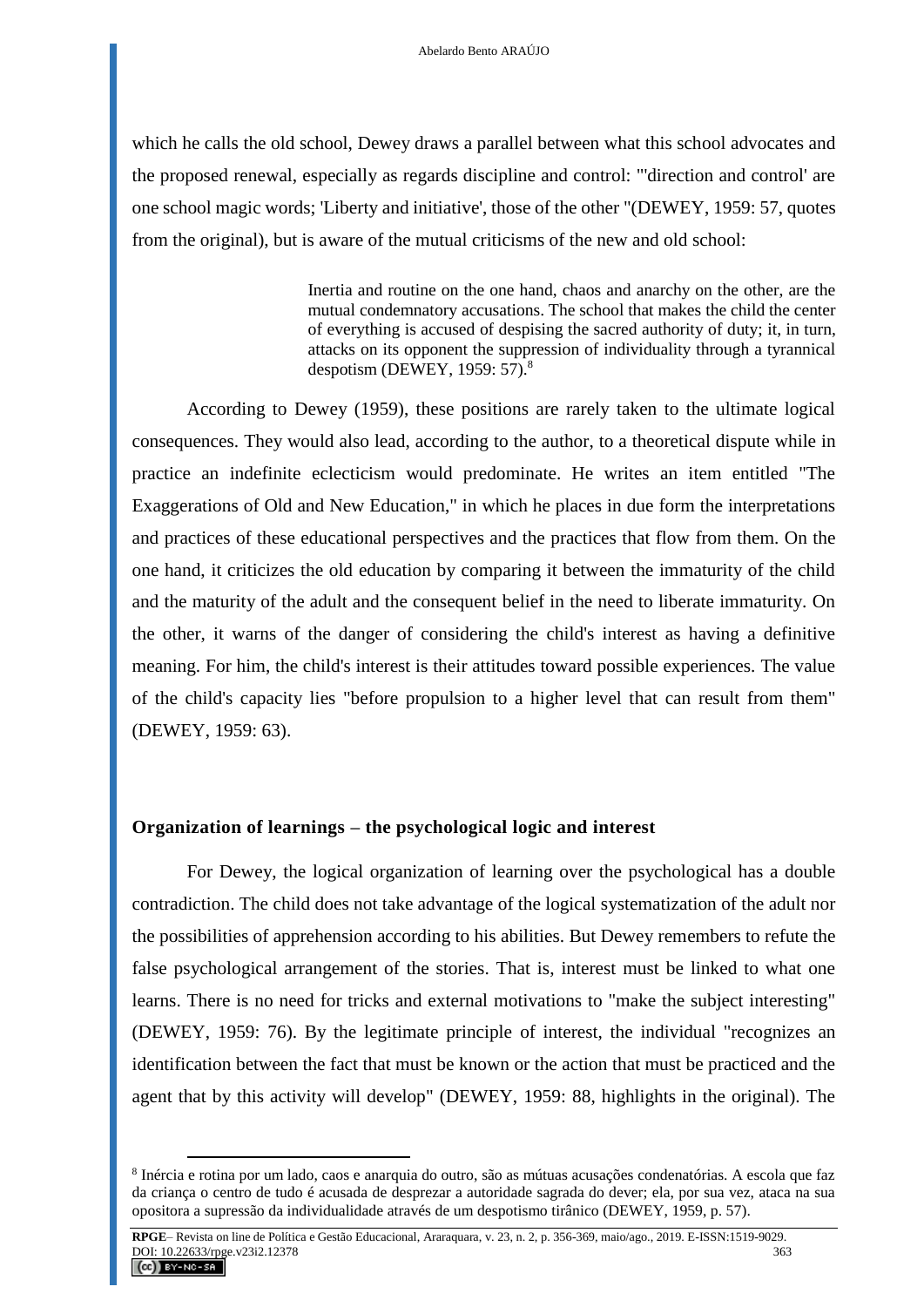very etymology of the word "interest" - being between - would explain that interest suppresses the distance between learners and the content of learning and the results of their action.

As for the arrangements made for the subjects in order to make them "interesting", Dewey totally condemns the idea that the subject is first chosen and then made interesting in the student's eyes. For the author, the interest is normal, educationally legitimate and trustworthy, to the extent that the activity it involves can develop progressively.

For Dewey, when true interest occurs, "it means, then, that a person identified with himself, or found himself in the course of an action. And from there he identified with the object or form of skill necessary for the happy pursuit of his activity" (DEWEY, 1959: 120). The author does not deny the role of effort, but also clarifies what is the valid effort for the New School. Effort only makes sense in view of the end to be achieved. However, it is an effort as "persistence, continuity of action: tenacity despite obstacles and difficulties. Effort, understood as a simple expenditure of force and energy, is not, however, what should concern the educator "(DEWY, 1959: 122, highlights in the original). In view of the mediating perspective of education, Dewey conceptualizes the "motive." Reason, for him, is the name given to the "end," when considered from the perspective of his ability to influence action in the present. In old school,

> It was believed that pure willpower, arbitrary effort, was only what was needed. In practice, this has always meant, as we have seen, an appeal to extrinsic sources of motivation: respect for the authority of the book or the master; fear of punishment or of displeasing others; success in adult life; winning prizes; appear better than others; fear of not being approved, etc. (DEWEY, 1959: 134-135).<sup>9</sup>

Another damaging consequence "of a very personalistic concept of motivation is the narrow and external conception of the use of teaching materials. It is justifiable to inquire into the usefulness of any teaching material" (DEWEY, 1959: 136-137). As this utility could be questioned from different points of view, Dewey clarifies that it comes from the mediating character of the education he postulates. Still in view of the mediating nature of teaching, it is important to consider its concept of activity.

> There is nothing new or sensational about this concept of activity as an important educational principle. In the sense of 'self-activity' in particular, activity has long been the name for an ultimate end of education. It was,

<sup>9</sup> acreditava-se que pura força de vontade, esforço arbitrário, era somente o de que se precisava. Na prática, isso sempre quis dizer, como vimos, apelo a fontes extrínsecas de motivação: respeito pela autoridade do livro ou do mestre; medo de castigo ou de descontentar os outros; sucesso na vida adulta; conquista de prêmios; aparecer melhor que os outros; receio de não ser aprovado, etc. (DEWEY, 1959, p. 134-135).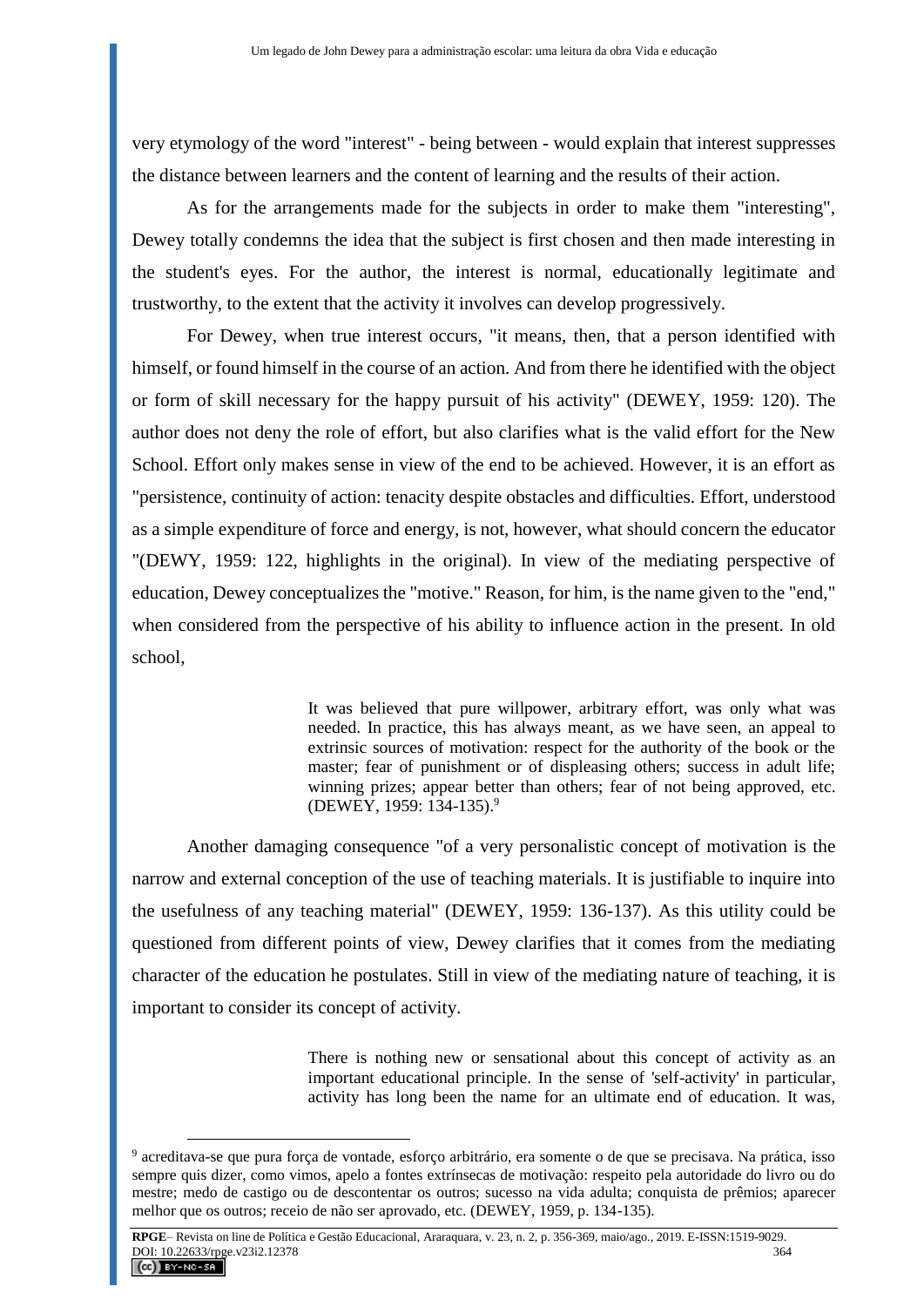however, interpreted in a sense of inner activity becoming a sterile and uninfluential ideal in practice, sometimes not more than a simple phrase, which received only honors from the lips of the educators (DEWEY, 1959: 138, highlights in the original). 10

The conception of play and work exposed by Dewey places the intentionality and condition of the subject as a necessity of the learning process. "Understanding, however, work as an activity that requires intermediate means to be effective, play and work cannot be distinguished from each other by the presence or absence of interest in what is being done" (DEWEY, 1959: 150, Highlights in the original). Dewey completes:

> Defining work as we define it, this expression encompasses all activities involving the use of intermediary material, apparatus, and skill forms, consciously applied in the realization of certain results. All forms of expression and construction with instruments and materials, all forms of manual and artistic activity, constitute works, whenever they require conscious or reflected effort to be realized (DEWEY 1959: 152).<sup>11</sup>

If it is not possible to distinguish work from play, one must recognize that the child's action in the learning process is also work. It works to objectify what it has established previously and internally - it works driven by the interest that accompanies a deliberately established goal of its own.

### **The mediating character of school administration - current discussions**

 $\overline{a}$ 

It is not intended here to compare Dewey with the current discussions of the educational field, since the context of the author's life and the production of his work are present. However, his work left a legacy for education. It is in the sense of comparing the contributions that can still be observed in the educational field in the specific discussion of School Administration that seeks to understand, in this section the concept of School Administration.

Paro (2012: 25) states that "administration is the rational use of resources for the realization of certain ends". So he postulates that, thus understood, administration is also an

<sup>&</sup>lt;sup>10</sup> Não há nada de novo ou sensacional nessa concepção de atividade como um importante princípio educativo. No sentido de '*self-activity*', em particular, atividade tem sido desde muito tempo o nome para um fim último da educação. Foi, entretanto, interpretada num sentido de atividade interna tornando-se um ideal estéril e sem influência na prática, não sendo algumas vezes mais do que uma simples frase, que recebia somente homenagens dos lábios dos educadores (DEWEY, 1959, p. 138, grifo no original).

<sup>11</sup> Definindo trabalho como o definimos, essa expressão abrange todas as atividades que envolvem o uso de material intermediário, de aparelhos e de formas de habilidade, conscientemente aplicados na realização de certos resultados. Todas as formas de expressão e de construção com instrumentos e materiais, todas as formas de atividade manual e artística, constituem trabalhos, sempre que requeiram esforço consciente ou refletido para se realizarem (DEWEY, 1959, p. 152).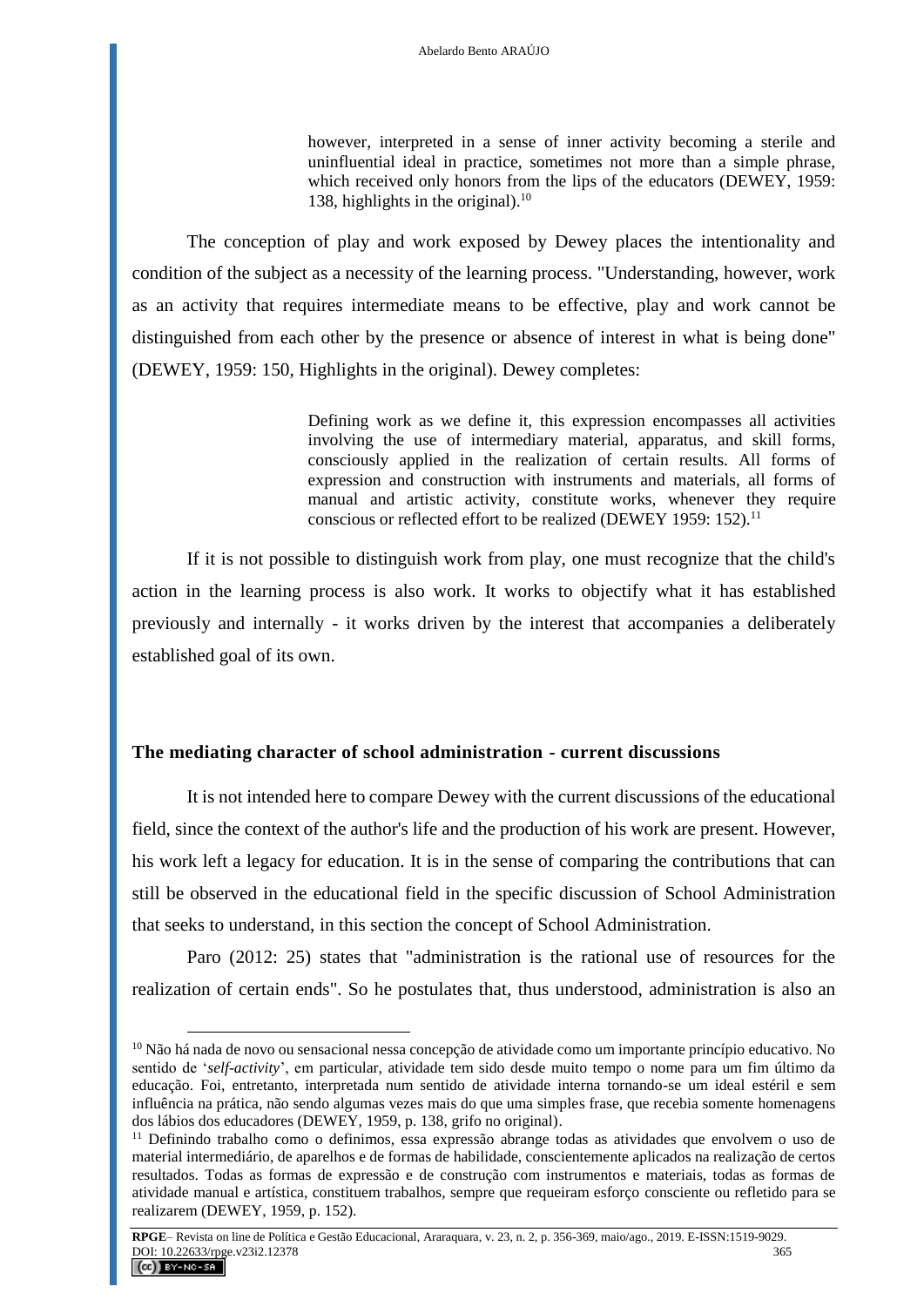exclusively human activity, for only the human species is capable of freely establishing goals for its actions. Hence the importance of management. As a mediator, it makes it possible to achieve the established goals (PARO, 2010b; 2012). Therefore, only man is able to rationalize resources (objective and subjective) for their attainment. According to the author, objective resources designate "the objective conditions present in the performance of the work or of the works that contribute to the accomplishment of the ends of the company or organization" (PARO, 2010b: 767). The subjective resources refer to what Marx called the work force.<sup>12</sup>

Paro (2012), in dealing with the necessary relations between men in the production of their existence, affirms that these relations involve human effort and that although nothing prevents application to an isolated action, the principles of the rational use of resources focus especially on the collective human effort. To this rational use of collective human effort, the author calls "coordination of collective human effort" (PARO, 2012: 31). In this way, "rationalization" refers to the relationship between man and nature and "coordination", to the relations of men to each other. It is these two fields that interpenetrate and characterize management. Still according to the author,

> the material and conceptual elements do not fulfill their function in the process if they are not associated with the collective human effort; in the same way, collective human effort needs the material and conceptual elements to be applied rationally (PARO, 2012: 32).<sup>13</sup>

Still on the mediating character of the School Administration, Paro (2010) highlights the convergence of opinions about the importance of school organization and management in academic texts, in governmental discourse, in media and in common sense. In these last three, the understanding is that if education goes bad, much of the blame lies with the administration that focuses on it. The fact is that, critically or otherwise, its attributed an importance to the administration of education, which makes it possible to reaffirm it as "mediation for the achievement of ends" (p.765).

 $12$  It should be noted that this approach differs from the approach: human resources/material resources. In this, the conceptual elements would be human resources and human effort would not take place. Paro (2012), on the contrary, does not consider man as "means", but as "end". That is, not as an object in the process of pursuing ends. To consider it means implies domination. Domination disregards what characterizes man. He is a man because he dominates nature. As a man, one needs to recognize in the other this ability. This is why we defend cooperation instead of domination (PARO, 2012).

<sup>13</sup> os elementos materiais e conceptuais não cumprem sua função no processo se não estiverem associados ao esforço humano coletivo; da mesma forma, o esforço humano coletivo necessita dos elementos materiais e conceptuais para ser aplicado racionalmente (PARO, 2012, p. 32).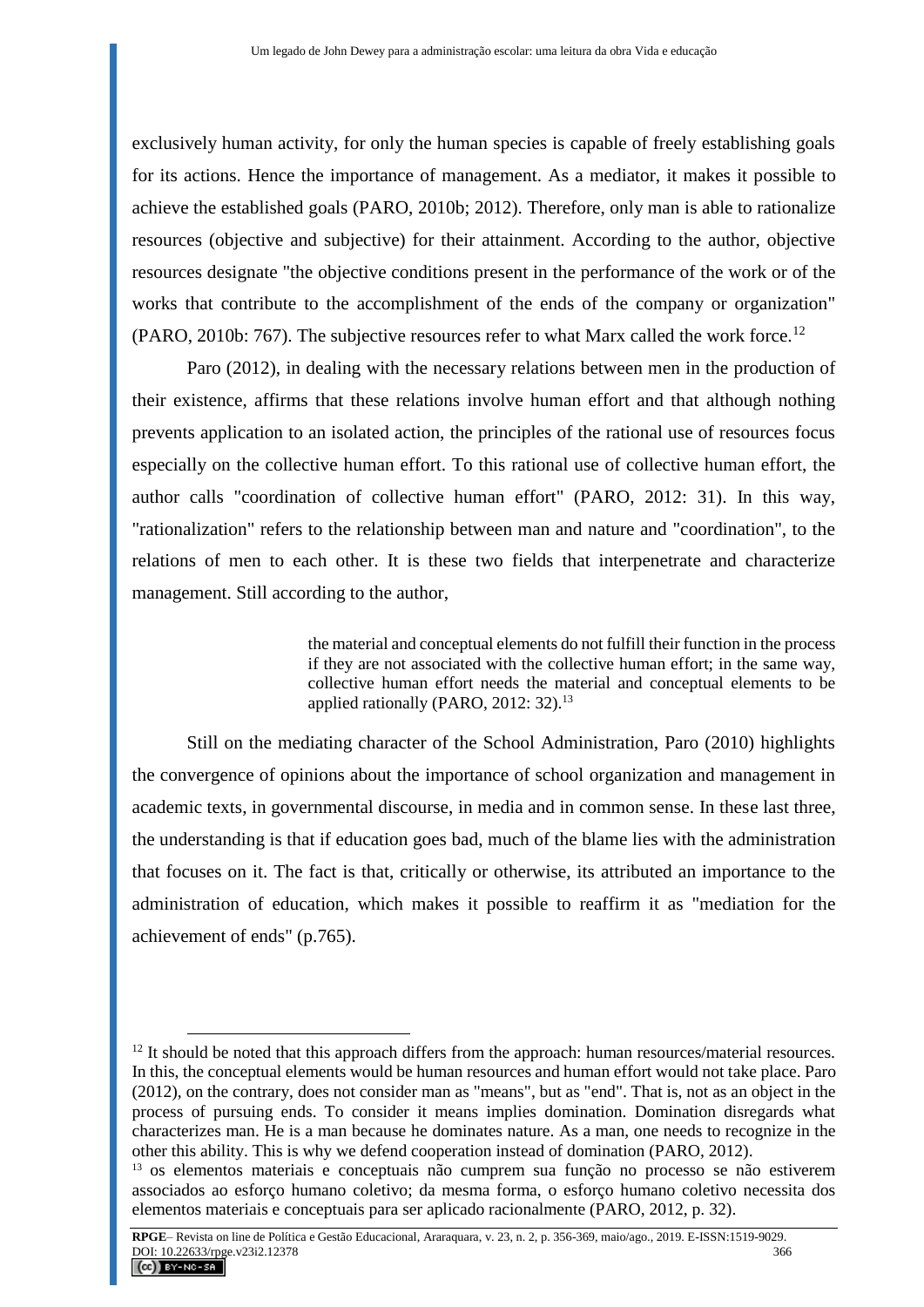The initial concept adopted by the author is general. It encompasses all types of administration, regardless of the nature of what is administered, the sector, moment or process to which it refers. "This allows us to speak in personnel management, material management, financial management, as well as middle-management, end-of-activity management<sup>14</sup>, etc." (p.765). Mediation, in this case, is not restricted to the middle activities, but is extended by the end-activities, in the pursuit of the objectives. According to the author, the notion of administration only linked to the middle activities, that is, that does not take into account the administrative nature of the pedagogical process leads to value only the role of the school director. Positioning itself against this perspective, the author notes that the concept of management that commonly anchors studies on school management separates middle-activities and end-activities as mutually exclusive, "thus covering the necessarily administrative character of all pedagogical practice and disregarding the pedagogical potentialities of administrative practice when it refers specifically to education" (PARO, 2010b: 766).

Understanding school as an organized human enterprise to achieve certain ends through collective effort, it is convenient, finally, to highlight the radical position of Anísio Teixeira as mediator character of the School Administration.

> The intention [...] was rather to emphasize the character and nature of school administration as a function that can only be exercised by educators and which is intrinsically of subordination and not of command of the work of education that effectively takes place between the teacher and the student, the two factors that really determine their efficiency (TEIXEIRA, 1968: 16-17).<sup>15</sup>

In this quote, Anísio Teixeira makes clear the need for the administration to take to the final consequences its mediation character. The subordination to which he refers concerns to the function of the administration to provide the conditions for the work of the teacher and student to be accomplished. In this way, Teixeira proposes the inversion of the way in which school administration is usually carried out until nowadays - from subordinating to subordinate.

It is important to see how the principles of pedagogy advocated by Dewey allow us to reflect on the policies and practices of the current school administration. In a growing context of demands for high scores in large-scale student testing, where principles such as

 $14$  The same author, in another book (PARO, 2001), defines as activities-means those that enable the pedagogical process, such as management and administrative activities, and as end-activities those that refer to teaching and learning, that is, those that deal directly with pedagogical issues such as supervision, guidance and teaching. Importantly, this definition is only didactic, since the author opposes the dichotomy between these activities.

<sup>&</sup>lt;sup>15</sup> A intenção [...] foi antes a de sublinhar o caráter e natureza da administração escolar como função que somente pode ser exercida por educadores e que é intrinsecamente de subordinação e não de comando da obra de educação que, efetivamente, se realiza entre o professor e o aluno, os dois fatores realmente determinantes da sua eficiência (TEIXEIRA, 1968, p 16-17).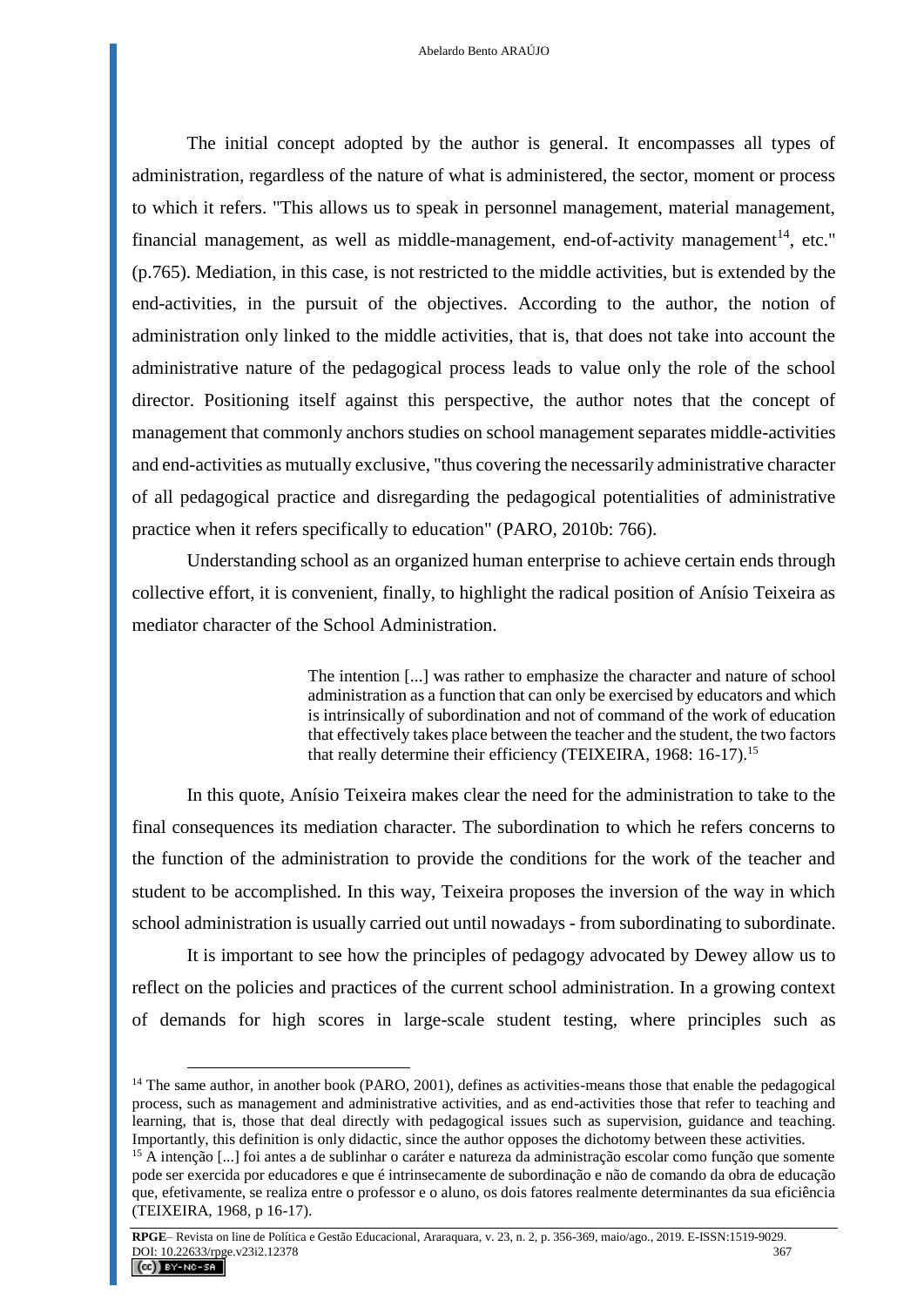accountability and quasi-market tend to (re)introduce or reinforce in school management the principles of State Management, the legacy of "Life and education" allows us to turn our gaze to the heart of the educational phenomenon, to which the school administration is subordinate.

Paro's question (2009: 456): "How can the same principles and administrative methods of the capitalist enterprise be applied to the school (an institution known in the context of dialogue and affirmation of subjectivities, not domination), without the means contradicting the ends? In view of this question, it should be remembered that, in the present context, the concern with accountability and managerial processes, of the necessary instruments that should help in the achievement of the ends of education, become the very ends of education.

# **Final Considerations**

Obviously, Dewey must be situated in his time. However, his work leaves a legacy for Education, through concepts and principles that can guide a discussion of school administration nowadays.

These "Life and Education" contributions to school administration are in at least four premises. The first is Dewey's statement that the intervention (or direction) of the educational process is at the heart of the preparation of favorable conditions for the individual to be interested and involved in the learning process, because it is understood that the action of the learner is decisive for the effectiveness of learning, not the teaching method. The second is that "management is the rational use of resources for the achievement of specific ends" (PARO, 2012: 25). That is, the school administration is subordinated to the ends of the activity that it aims at. The third is Dewey's conception of education and school, which is fundamentally a mediator for ever-widening learning. Finally, the importance of democratic experience in Deweyan pedagogy in relation to the centrality of the activity of the individual who learns - not as a mere activity, but in the exercise of the role of subject.

To administer is, therefore, to provide and make rational use of the necessary conditions for the development of interest and, ultimately, for the development of personalities for a democratic society. The administrative character of this school also does not allow a dichotomous understanding of the middle-level activities as exclusively administrative or the end-activities as exclusively pedagogical, since it will be the function of all the instances of the school to provide and make use of the resources and conditions to take the student to become interested and learn.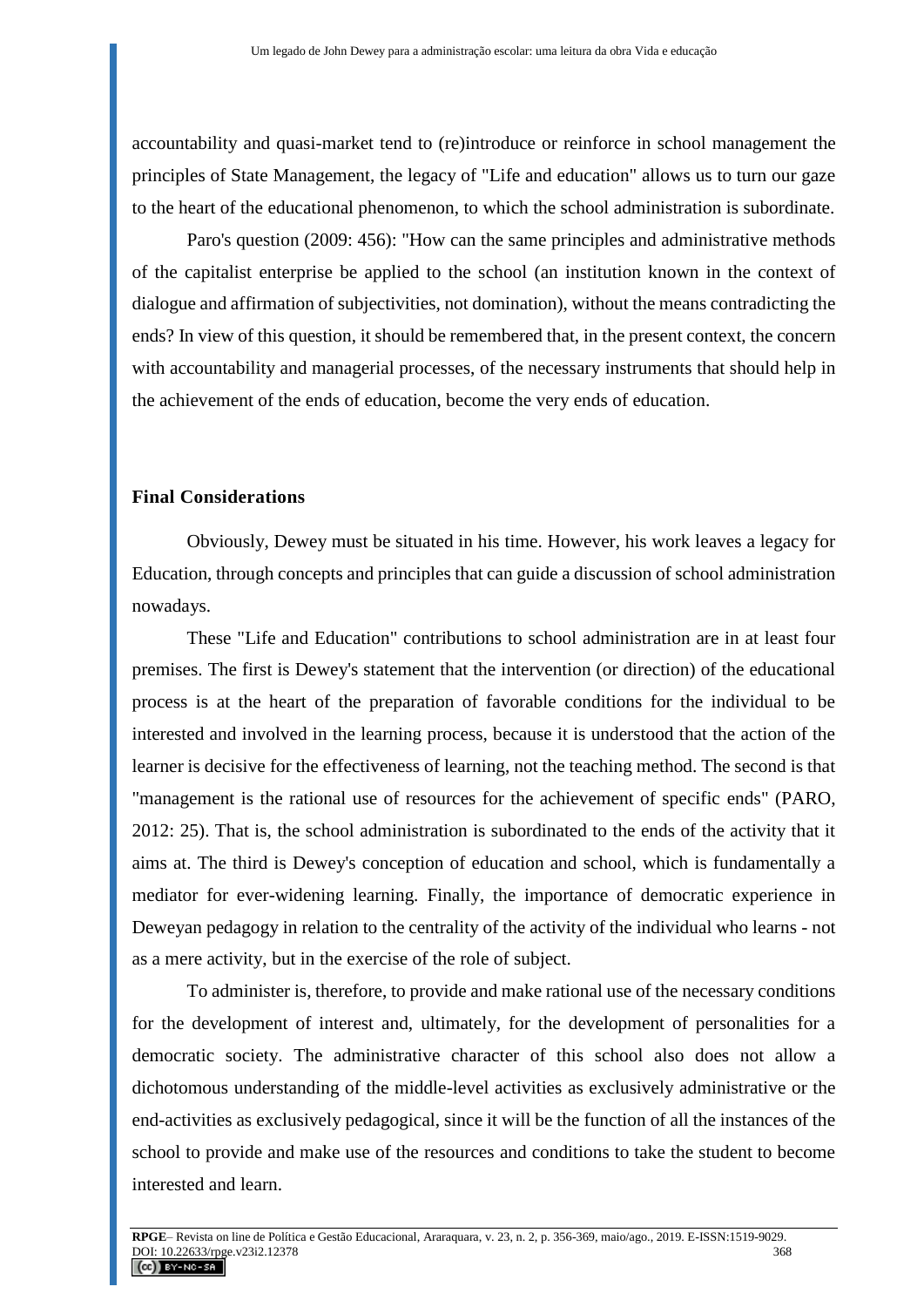If the direction of the educational process - that is, intervention - is based on the need to create interest, the provision of the necessary conditions for the creation of this interest will be an administrative activity, involving these actions the management of the necessary material resources or the coordination of the collective human effort. In this collective human effort, the student is included, who acts, works, learns. To speak of the direction of the process of learning by the teacher is nothing other than to recognize the administrative character that pervades also the pedagogical activities.

Considering the mediating character of the School Administration that was taken as reference in this text and the understanding of the educational philosophy in "Life and education", it can be deduced that the school administration that takes into account the contributions of such work should focus the student, considering the condition of subjects of the target individuals of their action. It is an administration that is done in a democratic way, not as a mere imitation, but as a real process, whereby the discussion of social practices and institutions demands the equitable distribution of interests. If the direction of the educational process is not coercive, but must combine external and internal direction, school management cannot be carried out vertically, otherwise it will contradict the educational philosophy, through which the ends of education and school are established.

### **REFERENCES**

DEWEY, John. **Vida e educação.** 5. ed. São Paulo: Companhia Editora Nacional, 1959.

LOURENÇO FILHO, Manuel B. Prefácio. *In:* DEWEY, John. **Vida e educação**. 5. ed. São Paulo: Companhia Editora Nacional, 1959.

OZMAN, H. A.; CRAVER, S. M. **Fundamentos filosóficos da educação**. Porto Alegre: Artmed, 2004.

PARO, Vitor Henrique. **Gestão democrática da escola pública.** São Paulo: Ática, 2001.

PARO, Vitor Henrique. **Educação como exercício do poder:** crítica ao senso comum em educação. 2. ed. São Paulo: Cortez, 2010a.

PARO, Vitor Henrique. A educação, a política e a administração: reflexões sobre a prática do diretor de escola. **Educação e Pesquisa.** São Paulo, v. 36, n.3, p. 763-778, set./dez. 2010b.

PARO, Vitor Henrique. **Administração escolar:** introdução crítica. 17. ed. rev. ampl. São Paulo: Cortez, 2012.